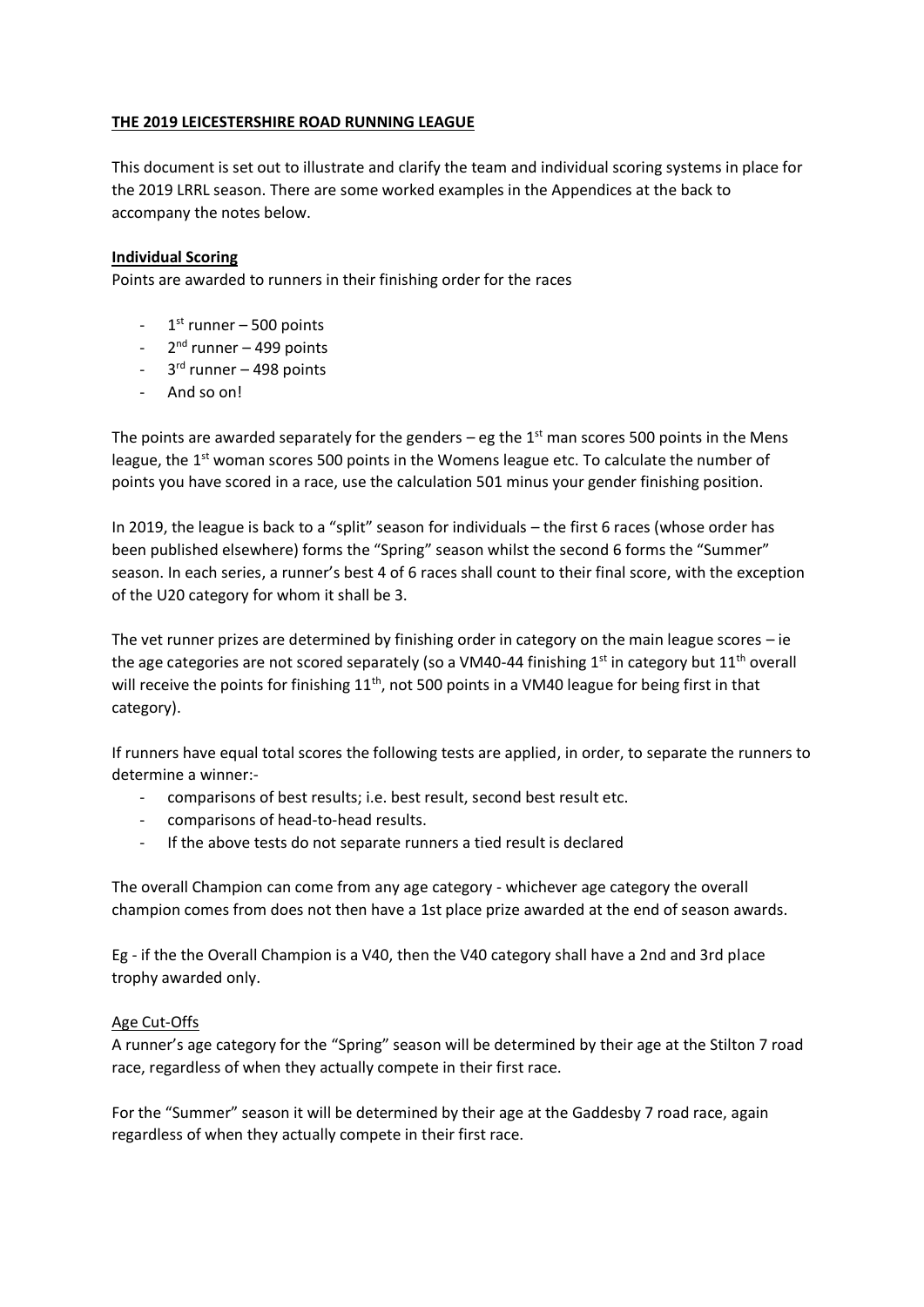Open races may categorise runners differently for their own race prizes - these age categories will not be taken into account for the LRRL scoring.

In Open races, non-LRRL runners are removed from the league classification results for the distribution of individual points.

If a club runner participates in a race but has taken a place via transfer after a race's transfer deadline, or has not informed the host club they are running at all due to taking someone else's place, they will be treated as a guest for the race and thus not included in the league classification results for the distribution of individual points - as with non-LRRL runners in the open races.

## Prize Structure

The planned prize structure is as follows (equal for both genders and subject to the below note):-

- Seniors prizes awarded up to  $6<sup>th</sup>$  place
- $U20 prizes$  awarded up to  $3<sup>rd</sup>$  place
- Vets Prizes awarded up to  $3<sup>rd</sup>$  place in 5 year increments

A winners trophy will be awarded for each age category where a competitor has run the required 4 of 6 races in each series (3 for U20 to allow for age restrictions that apply on race licences) for both genders.

Further prizes up to 3rd (6th for Seniors) will be awarded on a minimum 3:1 runners completing the minimum number of races to prize ratio for all age categories.

### **Teams Scoring**

In each category of the league (details below) teams score points in accordance with the finishing position of their qualifying runners. The lower the team score, the higher the team finishes for the day in the finishing order (eg a team with qualifying runners in places 1-10 will outscore a team whose qualifying runners are in places 21-30).

The teams are placed into three divisions and teams score league points respective for the division that they are in compared to their rivals.

To have a full team, the number of runners required are as follows:-

- Men 8 runners (includes U20, Senior Men and VM40+)
- Ladies 6 runners (includes U20, Senior Women, and VW40+)
- Vet Men 4 runners (VM40+ only)
- Vet Ladies 3 runners (VW40+ only)
- Mixed 8 runners (first 4 men, first 4 women, regardless of age category)

It is possible for a VM40 runner to score for both the Mens team and Vet Mens team. Runners will score for a team in line with their actual age, rather than their age category in the individual competition. A Senior Male in the individual competition who turns 40 during the league season can therefore score for the vets team once they have turned 40.

However, a club can have an incomplete team and still score league points – but they must have at least one runner present at a race. An incomplete team cannot outscore a complete team no matter how high their runners finish.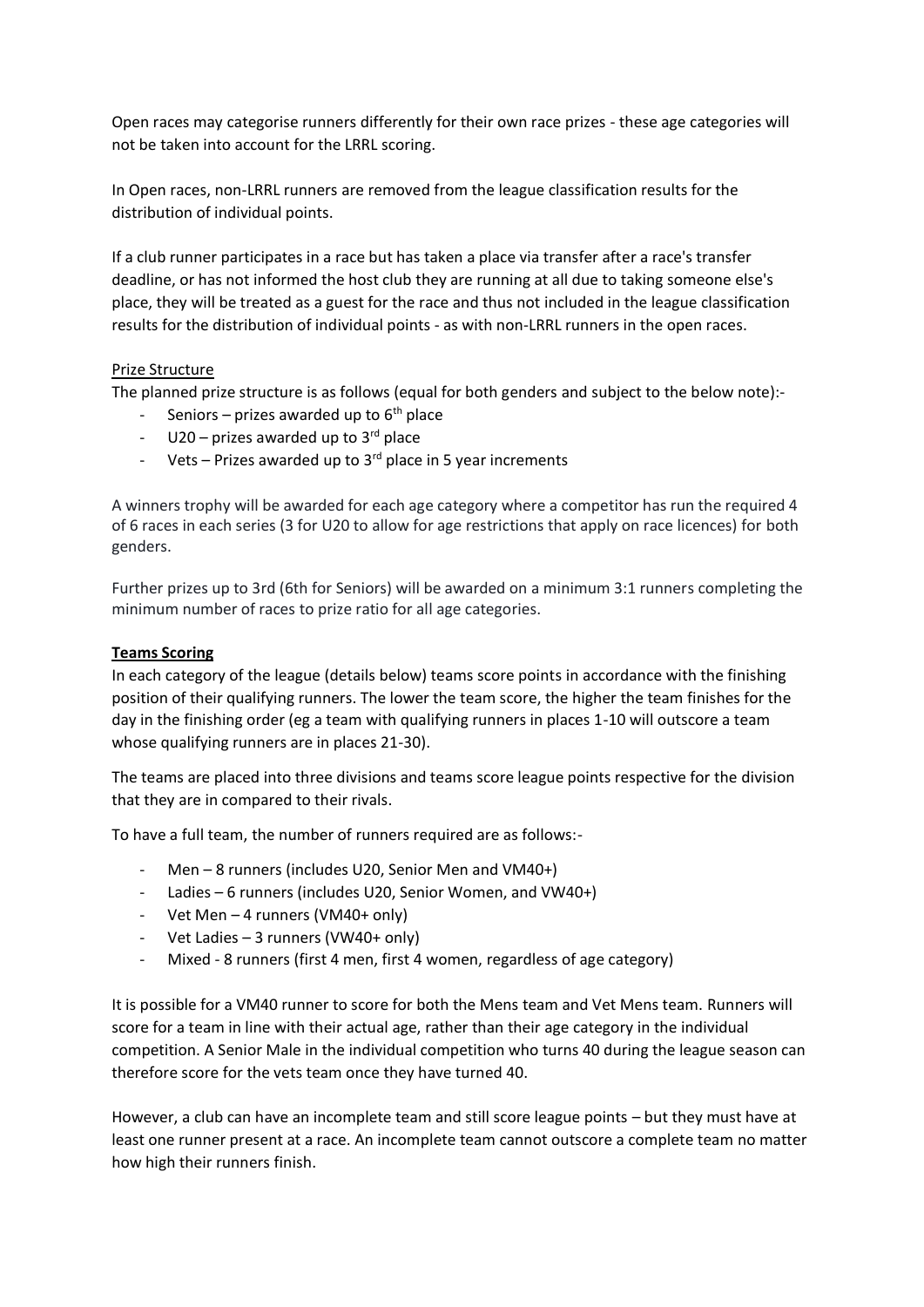Eg – a team with 7 men will not outscore a team of 8 men, but a team of 7 men will outscore a team of 6 men and so forth.

Due to the depth of the league, there is also a "B" league where each club has a B team. B teams are scored on the next best runners for each club.

- Eg runners finishing 1-8 in a mens team comprise the "A" team, runners finishing 9-16 comprise the "B" team.
- Teams are not picked, so it is possible a man can finish in 12<sup>th</sup> for his club in one race and score for the "B" team, but finish in 7<sup>th</sup> for his club the next and therefore score for his "A" team.

There are no "B" teams in the mixed league.

The "A" teams and Mixed teams are sorted into three divisions. Divisions One and Two contain 8 teams each, whilst Division Three contains the rest (12 teams).

At the end of the season, the bottom two teams from Divisions One and Two are relegated into the division below. The top two teams from Divisions Two and Three are promoted into the division above.

The "B" teams comprise of one complete league of all 28 member clubs.

There is no movement between the B divisions and A divisions. It is impossible for a club's B team to outscore its A team.

In the event of a tie between clubs at the end of the season, the divisional finishing order will be determined by head to head record between those two clubs across the year.

To compensate clubs who cannot get full teams out for every race, they shall be allowed 2 dropped race scores across the 12 race series. A team's final score will therefore be based on a best 10 of 12 races. This applies to both the "A" leagues and "B" leagues.

Divisional points in the "A" leagues are scored as follows:-

- 21,18,16,15,14,13,12,11,10,9,8,7,6,5,4,3,2,1

In the "B" leagues it is as follows:-

- 31,28,26,25,24,23,22,21,20,19,18,17,16,15,14,13,12,11,10,9,8,7,6,5,4,3,2,1

In the event of teams tie-ing for an individual race, the league points scored will be the total of the points for those positions, divided by two.

- Eg if 2 teams are tied for second, their score for that race will be the points scored for  $2^{nd}$ and 3<sup>rd</sup> divided by two
- Therefore  $-18 + 16 / 2 = 34 / 2 = 17$  each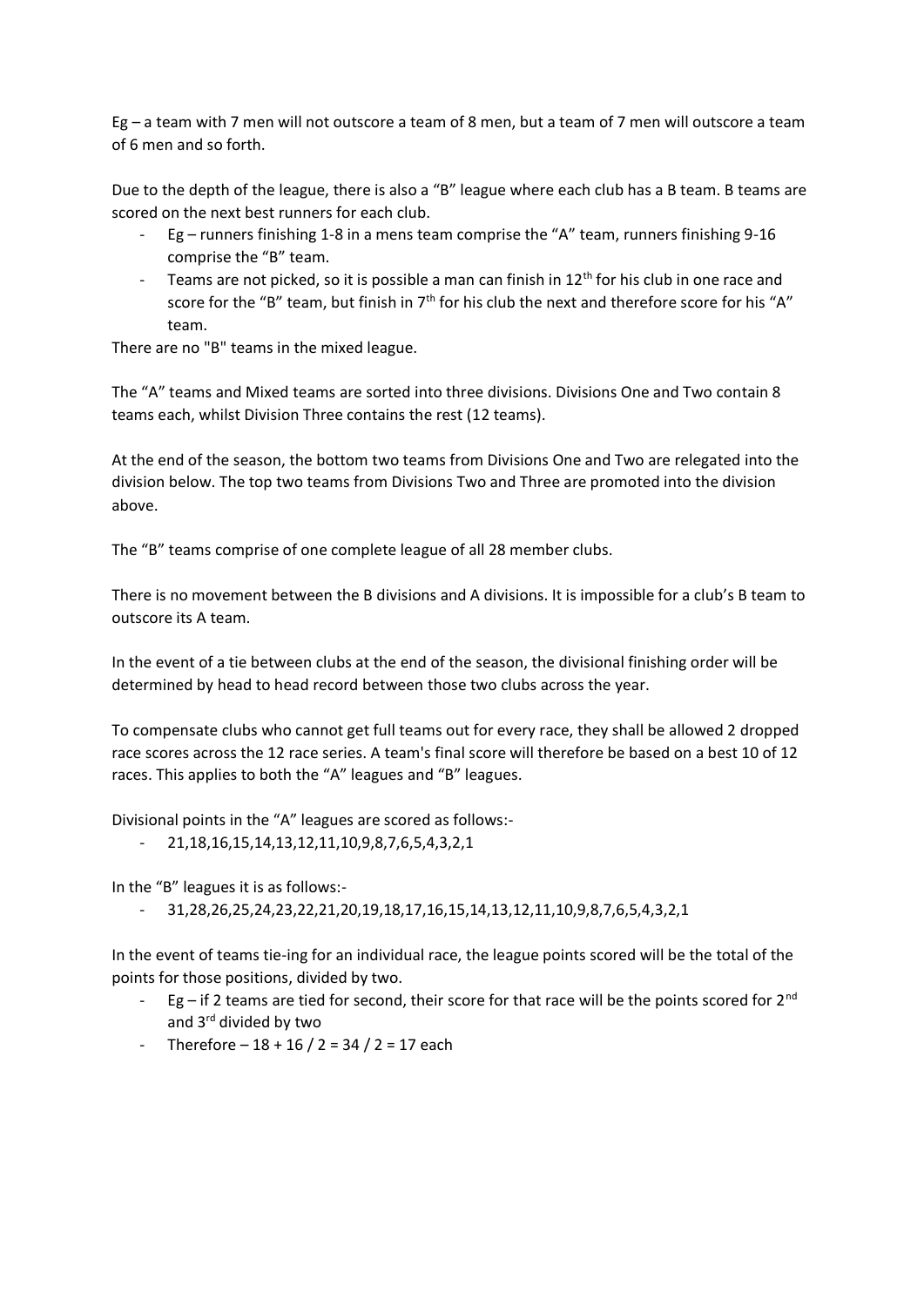## **Appenix 1 – Individual Points Scoring Example**

Below is an example image of the top 5 men in the LRRL League (just 4 races for this example, with a best 3 of 4 to count scenario):

| Pos | Φ<br>Name            | ថី      | H<br>Race | $\sim$<br>Race | ო<br>ပ္ပ<br><u>۾</u> | 4<br>Race | ᇴ<br>$\omega$<br>௨<br>ൎ<br>$\circ$<br>≏ | ota  |
|-----|----------------------|---------|-----------|----------------|----------------------|-----------|-----------------------------------------|------|
|     | 1 Sonic Hedgehog     | VM40-44 | 500       | 500            | 497                  | 496       | (496)                                   | 1497 |
|     | 2 Owen McRunner SenM |         | 499       | 499            | 499                  | 465       | (465)                                   | 1497 |
|     | 3 Tim Hillchaser     | SenM    | 496       | 498            | 498                  | 488       | (488)                                   | 1492 |
|     | 4 Paul Trackman      | SenM    | 494       | 495            | 489                  |           |                                         | 1478 |
|     | 5 Olaf Fartlek       | U20     | 488       | 486            | 485                  |           |                                         | 1459 |

Three of the top 5 have run all 4 races, but two have only run 3. However, as the best 3 of 4 count, the top 3 men all drop their worst score (which for all of them was in Race 4) which therefore does not penalise the other two for missing one race.

At the end of the series, Sonic Hedgehog and Owen McRunner tie on 1497 points each. However, under the tie-break system noted above, Sonic is the overall champion as he has won two races whilst Owen hasn't won any.

Owen is the Senior Mens champion as the highest scoring Senior Man, whilst Olaf Fartlek wins the U20 category for being highest finishing U20.

Note the runners are scoring just one set of points – not separate category points for U20/Seniors/VM40 etc.